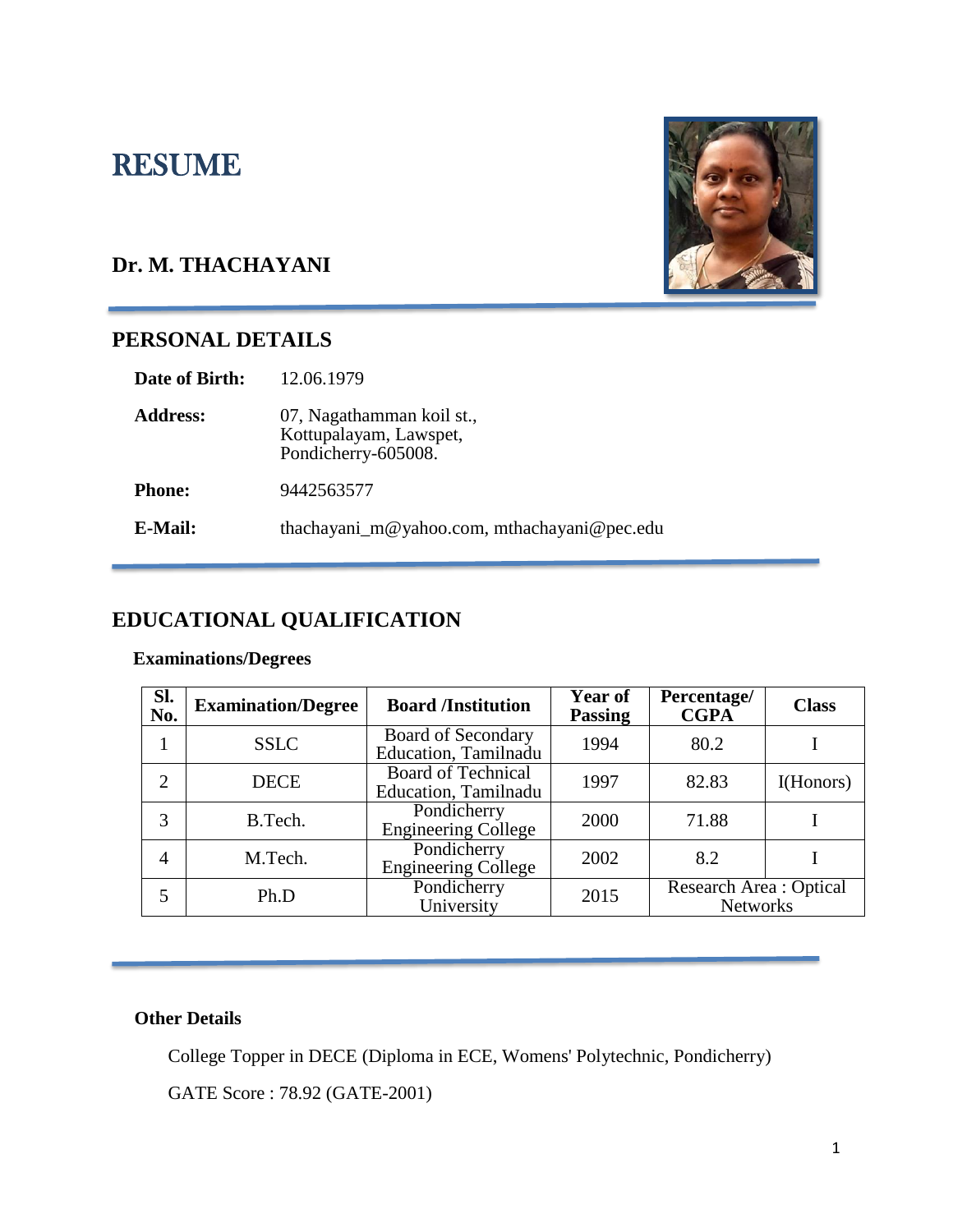### **PROFESSIONAL EXPERIENCE**

#### **Teaching Experience:** 17 **years**

| SI.<br>No.     | Institute                                             | <b>Designation</b> | From             | To               | <b>Number</b><br>of<br><b>Years</b> |
|----------------|-------------------------------------------------------|--------------------|------------------|------------------|-------------------------------------|
|                | S.A Engg. College,<br>Poonamalle, Chennai             | Lecturer           | June 2002        | December<br>2002 | $\frac{1}{2}$                       |
| $\overline{2}$ | Sri Manakula Vinayagar<br>Engg. College, Madagadipet, | Lecturer           | December<br>2002 | June 2005        | $2\frac{1}{2}$                      |
|                | Pondicherry                                           | Senior Lecturer    | June 2005        | June 2007        |                                     |
| 3              | Pondicherry Engineering<br>College,<br>Pondicherry    | Lecturer           | June 2007        | Till date        | 12                                  |

#### **Subjects Taught:**

- Signals and Systems
- Electronic Devices and Circuits
- Digital Electronics
- Linear and Digital IC design
- System design using ICs
- Microprocessors and Microcontrollers
- VLSI Design
- Embedded System Design
- Analog and Digital Communication Systems
- Microwave and Optical Communication
- Telecommunication Switching and Networks
- Advanced Fiber-Optic Communication
- Free-Space Optical Communication
- Broad-band Networks
- Embedded Systems
- Embedded Systems and RTOS
- Advanced Digital System Design Using CPLDs and FPGAs

#### **Professional Bodies:**

- 1. **IEEE** Member (11 Years)
- 2. **Elsevier -** Advisory Panel Member (2018-2019)
- 3. **ISTE** Life Member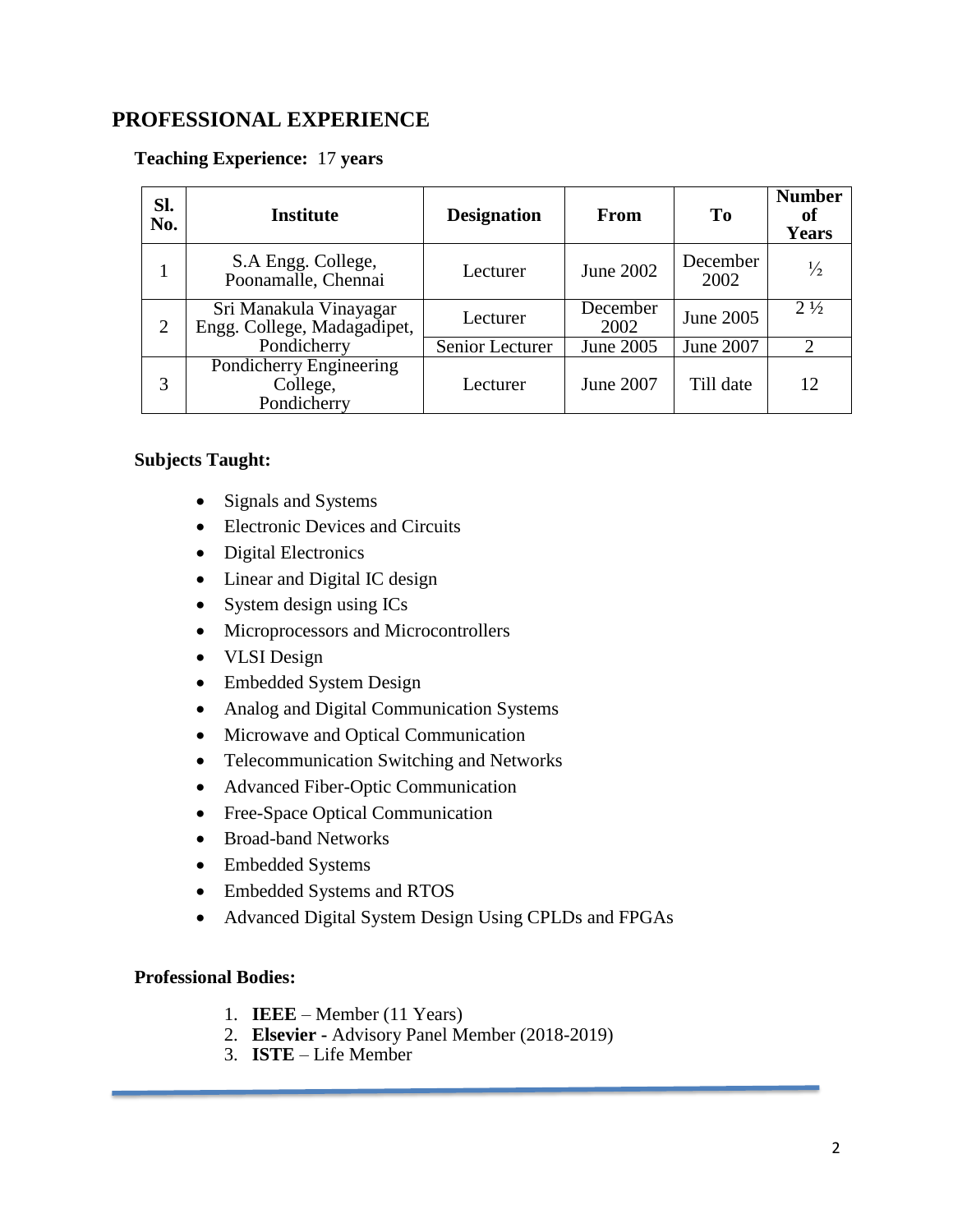# **COURSES ATTENDED**

| SI.<br>No. | <b>Name of the Course/Seminar</b>                                                                                                           | <b>Date</b>                 | <b>Venue</b>                                       |
|------------|---------------------------------------------------------------------------------------------------------------------------------------------|-----------------------------|----------------------------------------------------|
| 1.         | 'Engineering Teaching Methodology',<br>course conducted by Technical<br>Teacher Training Institute, Chennai                                 | 09/6/2003 to<br>14/06/2003  | SMV Engg. College,<br>Pondicherry                  |
| 2.         | AICTE-ISTE sponsored course on<br>'Recent trends in Digital Signal<br>Processing'                                                           | 17/05/2004 to<br>28/05/2004 | SSN College of<br>Engg.,<br>Kalavakkam             |
| 3.         | <b>AICTE</b> sponsored National Seminar<br>21/06/2004<br>on 'Challenges to Develop Eco-<br>friendly Environment in $21st$ century'          |                             | SMV Engg. College,<br>Pondicherry                  |
| 4.         | <b>National Seminar on 'Recent Trends</b><br>and Developments in Communication<br>Engineering'                                              | 10/07/2004                  | SMV Engg. College,<br>Pondicherry                  |
| 5.         | National Seminar on 'Satellite Remote<br>Sensing'                                                                                           | 19/08/2005                  | SMV Engg. College,<br>Pondicherry                  |
| 6.         | <b>National Seminar on 'Smart Materials</b><br>and Nano Technology'                                                                         | 1/10/2005                   | Mailam Engg. College                               |
| 7.         | <b>AICTE</b> sponsored SDP on 'Recent Trends<br>in Parallel and Distributed Systems -<br>Architectures, Operating Systems and<br>Algorithms | 16/11/2009 to<br>27/11/2009 | Pondicherry<br>Engineering College,<br>Pondicherry |
| 8.         | Workshop on " Ultra Wideband<br>Communication"                                                                                              | 30/11/2009                  | Pondicherry<br>Engineering College,<br>Pondicherry |
| 9.         | Workshop on " Network Simulator NS-2"                                                                                                       | 14/12/2009                  | Pondicherry<br>Engineering College,<br>Pondicherry |
| 10.        | AICTE sponsored SDP on "Computational<br>Intelligence to Power System Analysis,<br>Control & Optimization (CIPACO –<br>$2011$ "             | $6/6/11$ to<br>10/6/11      | Pondicherry<br>Engineering College,<br>Pondicherry |
| 11.        | TEQIP sponsored FDP on "Recent<br>Advances in Green Engineering"                                                                            | 3/10/12<br>17/10/12         | Pondicherry<br>Engineering College,<br>Pondicherry |
| 12.        | AICTE sponsored SDP on "Recent<br>Advances in Nano Technology and its<br>Applications - (RAINTA - 2011)                                     | 19/10/11 to<br>2/11/11      | Pondicherry<br>Engineering College,<br>Pondicherry |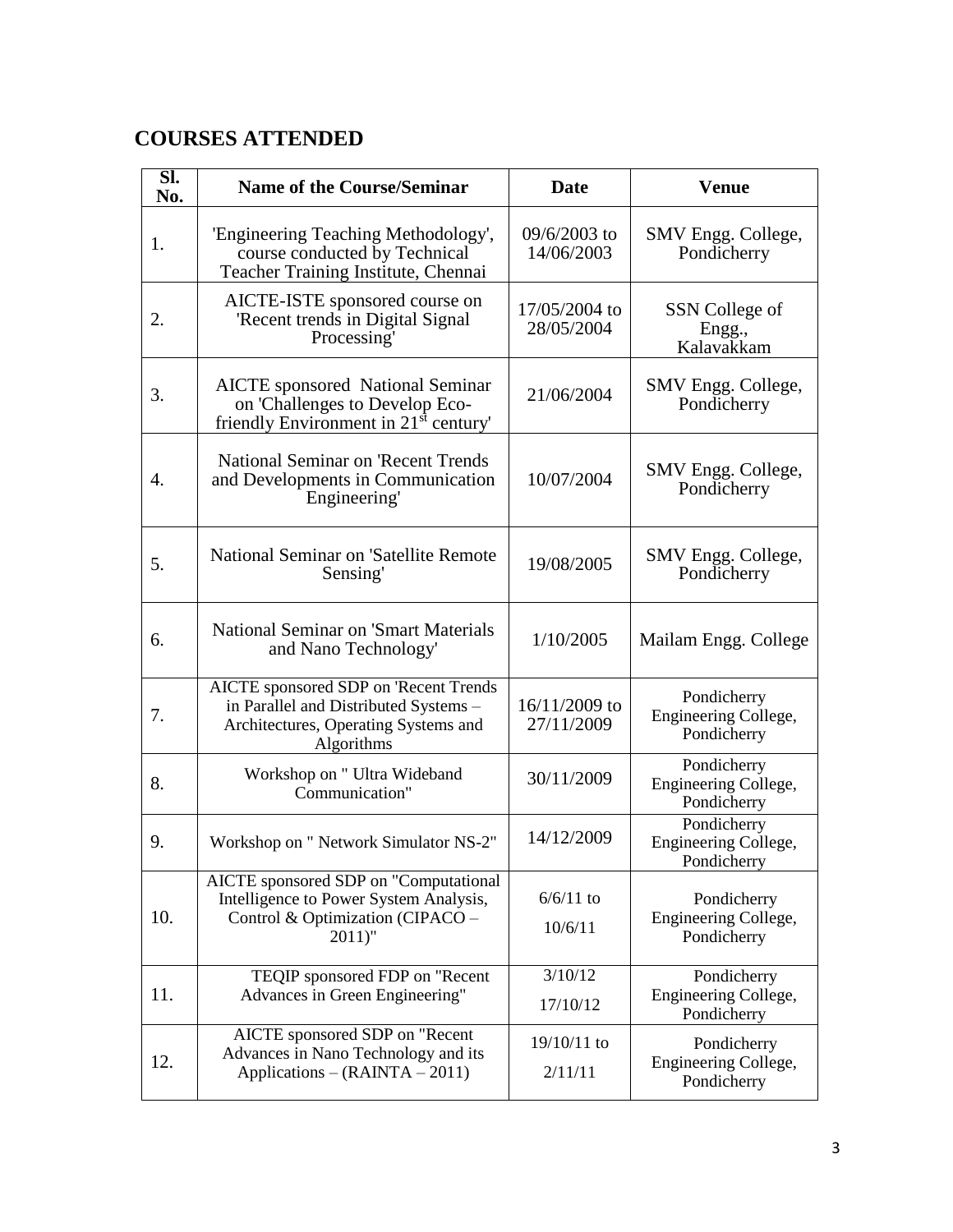| 13. | TEQIP sponsored FDP on "Recent<br>Advances in Measurement and<br>Automation"                                                                | $10/12/12$ to<br>14/12/12   | Pondicherry<br>Engineering College,<br>Pondicherry                                 |
|-----|---------------------------------------------------------------------------------------------------------------------------------------------|-----------------------------|------------------------------------------------------------------------------------|
| 14. | Teqip sponsored STP on "Recent<br><b>Trends in Optimization Techniques</b><br>and Applications"                                             | $4/1/16$ to<br>9/1/16       | Pondicherry<br>Engineering College,<br>Pondicherry                                 |
| 15. | Puducherry e-Governance Society<br>sponsored "VLSI Design using NI<br>Hardware and Software"                                                | $22/9/15$ to<br>1/10/15     | <b>By ICT Training</b><br>Academy,<br>At Pondicherry<br><b>Engineering College</b> |
| 16. | 2-days Hands on Workshop on<br>$27/4/15$ &<br>"TMS320C6745 Digital Signal<br>28/4/15<br>Processor"                                          |                             | By Pantech<br>Solutions,<br>At Pondicherry<br><b>Engineering College</b>           |
| 17. | RUSA sponsored Workshop on<br>"Academic Leadership Programme<br>21/09/15<br>(Counselling)"                                                  |                             | Pondicherry<br>Engineering College,<br>Pondicherry                                 |
| 18. | RUSA sponsored Workshop on "PEOs<br>and POs"                                                                                                | 20/8/15<br>$\&$<br>18/12/15 | Pondicherry<br>Engineering College,<br>Pondicherry                                 |
| 19. | AICTE sponsored one week short term<br>"Recent"<br>Trends<br>and<br>course<br>on<br>in<br>Developments<br><b>Broadband</b><br>Technologies" | $7/11/16$ to<br>11/12/16    | Department of ECE,<br>Pondicherry<br><b>Engineering College</b>                    |
| 20. | <b>TEQIP Workshop on Nano sensors:</b><br>Design, principles and applications                                                               | $3/12/16$ to<br>7/12/16     | Organized by<br>Indian Institute of<br>Technology<br>Hyderabad                     |
| 21. | QIP sponsored one week short term<br>course on "Enabling Technologies to aid<br>Smart City Framework"                                       | $6/2/17$ to<br>10/2/17      | Department of ECE<br>& CSE, Pondicherry<br><b>Engineering College</b>              |
| 22. | online<br>'Social<br><b>NPTEL</b><br>course<br>Networks' (AICTE recognized FDP) -<br>12 Weeks                                               | July-Oct.<br>2018           | NPTEL-AICTE                                                                        |
| 23. | NPTEL online course<br>'Design of<br>Photovoltaic<br>Systems'<br>(AICTE<br>recognized $FDP$ ) – 12 Weeks                                    | July-Oct.<br>2018           | NPTEL-AICTE                                                                        |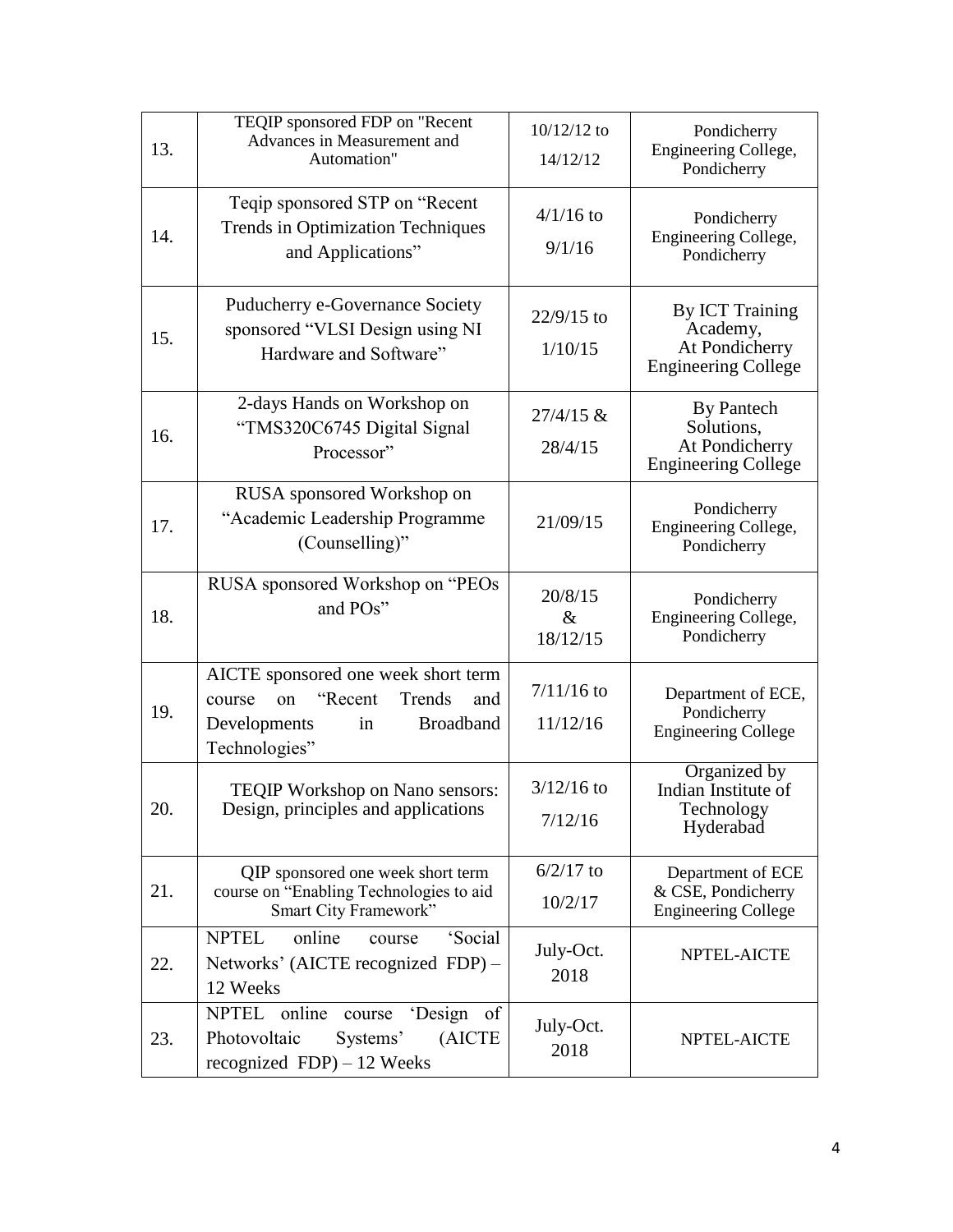# **COURSE ORGANIZED**

| SI.<br>No.       | <b>Name of the Course</b>                                                                                                                            | <b>Date</b>                  | <b>Venue</b>                                                           | <b>Position</b><br>held                  |
|------------------|------------------------------------------------------------------------------------------------------------------------------------------------------|------------------------------|------------------------------------------------------------------------|------------------------------------------|
| 1.               | AICTE sponsored STC on<br>"Recent Trends in<br>Development of<br>Communication: Cognitive<br>Networks"                                               | 30/11/15<br>to<br>04/12/2015 | Dept. of ECE,<br>Pondicherry<br>Engineering<br>College,<br>Pondicherry | Coordinator<br>and<br>Resource<br>Person |
| 2.               | Three-day Hands-on<br>Workshop on 'Hard and<br><b>Softcore Processor Based</b><br>Embedded System Design'                                            | 13/12/17<br>tο<br>15/12/17   | Dept. of ECE,<br>Pondicherry<br>Engineering<br>College,<br>Pondicherry | Coordinator<br>and<br>Resource<br>Person |
| 3.               | Three-day Hands-on<br>Workshop on 'Embedded<br>System Design for IoT'                                                                                | $9/2/18$ to<br>11/2/18       | Dept. of ECE,<br>Pondicherry<br>Engineering<br>College,<br>Pondicherry | Coordinator<br>and<br>Resource<br>Person |
| $\overline{4}$ . | National Level Two-day<br>Workshop cum<br>Competition, "IoT<br>Challenge 2018"<br>conducted by i3indya<br>Technologies and<br>Radiance'18 IIT Bombay | 10/3/18<br>and<br>11/3/18    | Pondicherry<br>Engineering<br>College,<br>Pondicherry                  | Coordinator                              |

# **LECTURES DELIVERED**

| <b>S1.</b> | <b>Institute/Organization</b>                                                            | <b>Topic of the</b>                           | Event                                                                            | Date of visit |
|------------|------------------------------------------------------------------------------------------|-----------------------------------------------|----------------------------------------------------------------------------------|---------------|
| No.        | <b>Visited</b>                                                                           | Lecture                                       |                                                                                  |               |
| 1.         | Adhiparasakthi<br>Engineering College,<br>Melmaruvathur, TN, India                       | DSP in Optical<br>Communication               | AICTE-SDP on<br>'Application of<br><b>Digital Filters</b><br>in DSP<br>Problems' | 10/5/12       |
| 2.         | Dhanalakshmi Sriniyasan<br>Institute of Technology,<br>Samayapuram, Trichy, TN,<br>India | Wave shaping<br>and Multivibrator<br>Circuits | <b>Guest Lecture</b>                                                             | 19/2/14       |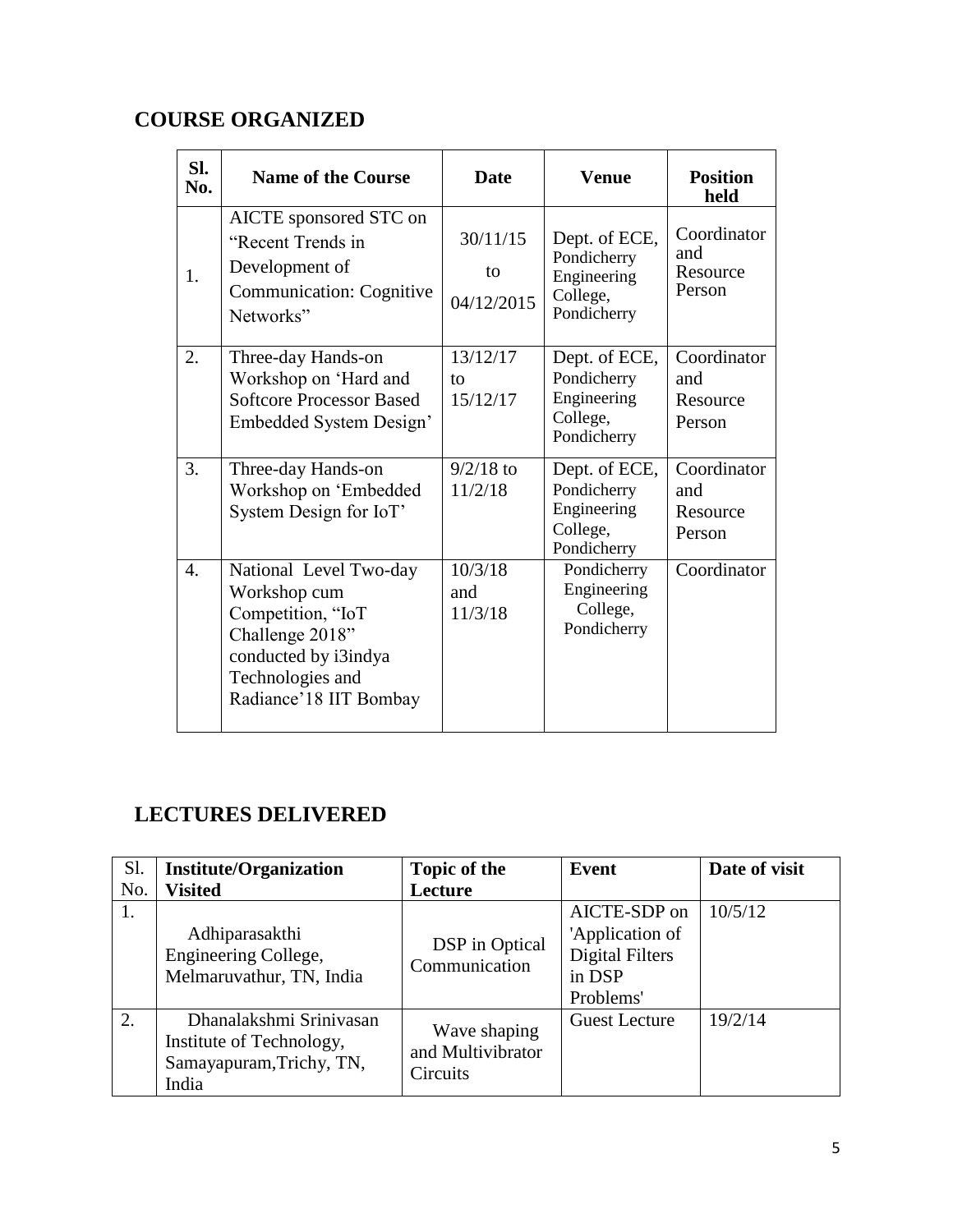| Dhanalakshmi Sriniyasan    | Communication      | Guest Lecture | 12/3/19 |
|----------------------------|--------------------|---------------|---------|
| College of Engineering and | Theory – Practical |               |         |
| Technology, Chennai        | Perspective        |               |         |

# **PAPERS PUBLISHED**

### **Conferences**

- 1. "A Wavelet based Denoising approach to Speech Enhancement using Threshold Adaptation", *ISTE 7th Annual Convention of Tamilnadu and Pondicherry chapter*, November 26-27, 2004.
- 2. "A Novel Load Sharing Alternate Routing Strategy For OBS Networks Based On Static Information", *International Conference on Fiber Optics and Photonics – PHOTONICS 2008*, Dec. 13 – 17, 2008.
- 3. "Path differentiated QoS provisioning scheme for OBS networks", *Proc. of IEEE sponsored Int. Conf. ICCCNT 10,* India, July 2010, pp. 1 - 4, DOI:10.1109/ICCCNT.2010.5591685.
- 4. "WDMA protocol for OBS ring metro network with distributed queuing", *Proc. of IEEE sponsored Int. Conf. PACC* **2011**, pp. 1- 4, July 2011, DOI:10.1109/PACC.2011.5978897.
- 5. "Effect of buffer size on the performance of DQOBSR protocol", *Proc. of IEEE sponsored Int. Conf., ICCSP 13*, April 2013, pp. 636-638, DOI: 10.1109/iccsp.2013.6577132.
- 6. "Interference Mitigation Scheme to Support WBANs Co-Existing with WLANs," IEEE Sponsored *International Conference on Communication and Signal Processing (ICCSP)*, Chennai, India, April 2019.
- *7.* "Design of a Compact MIMO Antenna for LTE Application", IEEE *Int. Conference on Systems, Computation, Automation and Networking(ICSCAN),* Puducherry, March 2019.

### **Journals**

#### **National**

1. Generic Model and Analysis of Asymmetric Spanke Switch Configuration, *Journal of Institution of Electronics and Telecommunication Engineers*, July – August 2003.